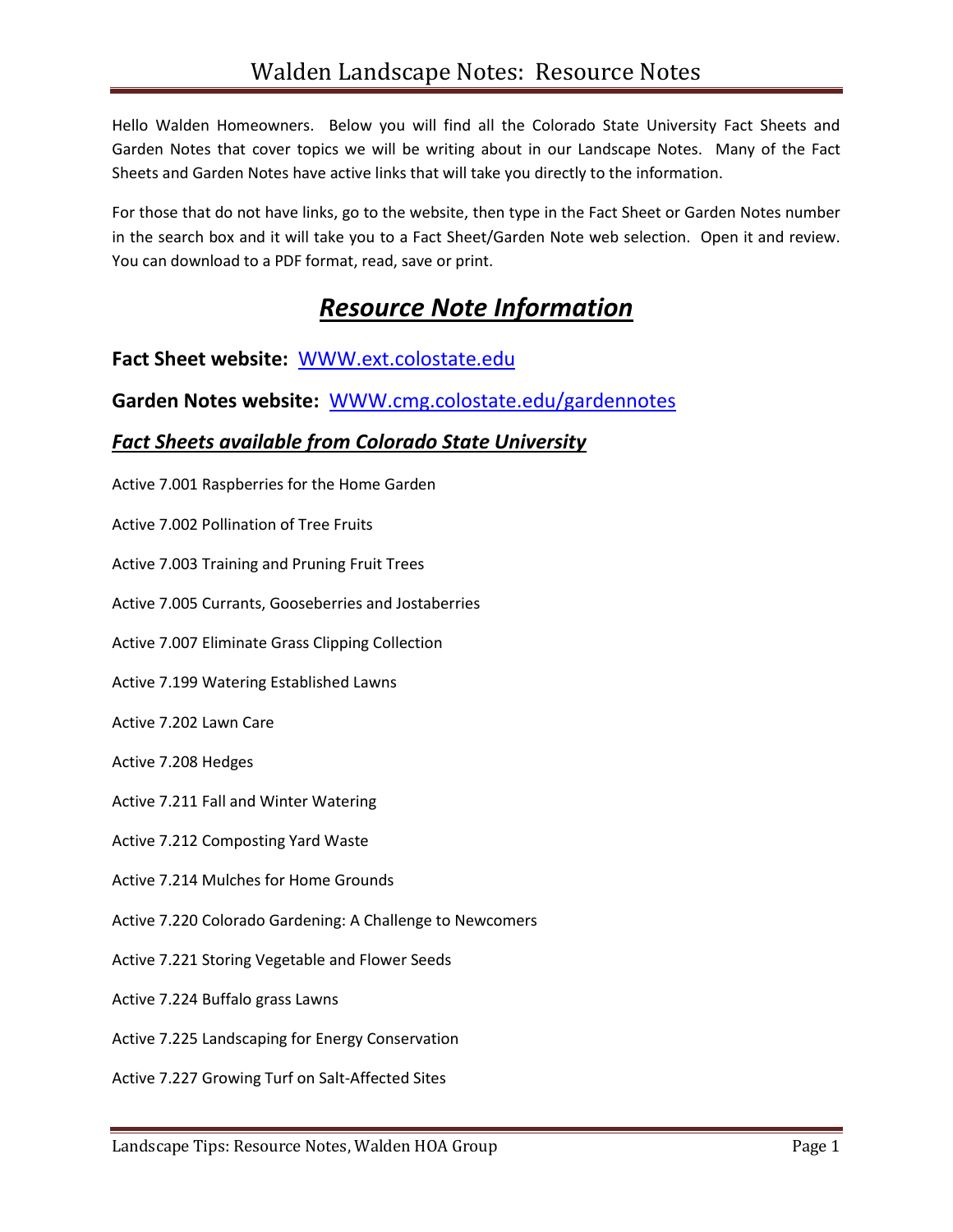#### *Fact Sheets available from Colorado State University (continued)*

- Active 7.228 Xeriscaping: Creative Landscaping
- Active 7.229 Xeriscaping: Trees and Shrubs
- Active 7.230 Xeriscaping: Ground Cover Plants
- Active 7.231 Xeriscaping: Perennials and Annual Flowers
- Active 7.232 Ornamental Grasses
- Active 7.233 Wildflowers in Colorado
- Active 7.234 Xeriscaping: Retrofit Your Yard
- Active 7.235 Choosing a Soil Amendment
- Active 7.236 Landscaping on Expansive Soils
- Active 7.237 Edible Flowers
- Active 7.238 Container Gardens
- Active 7.239 Operating and Maintaining a Home Irrigation System
- Active 7.241 Renovating the Home Lawn
- Active 7.242 Native Herbaceous Perennials for Colorado Landscapes
- Active 7.243 Sustainable Landscaping
- Active 7.244 Colorado Mountaing Gardening Basics
- Active 7.245 Growing Lavender in Colorado
- Active 7.246 How to Submit Samples to a CSU Extension Plant Diagnostic Clinic
- Active 7.247 Vegetable Gardening Nitrogen Recommendations
- Active 7.400 Ground Cover Plants
- Active 7.401 Rock Garden Plants
- Active 7.402 Perennial Gardening
- Active 7.403 Evergreen Trees
- Active 7.404 Selecting and Planting Roses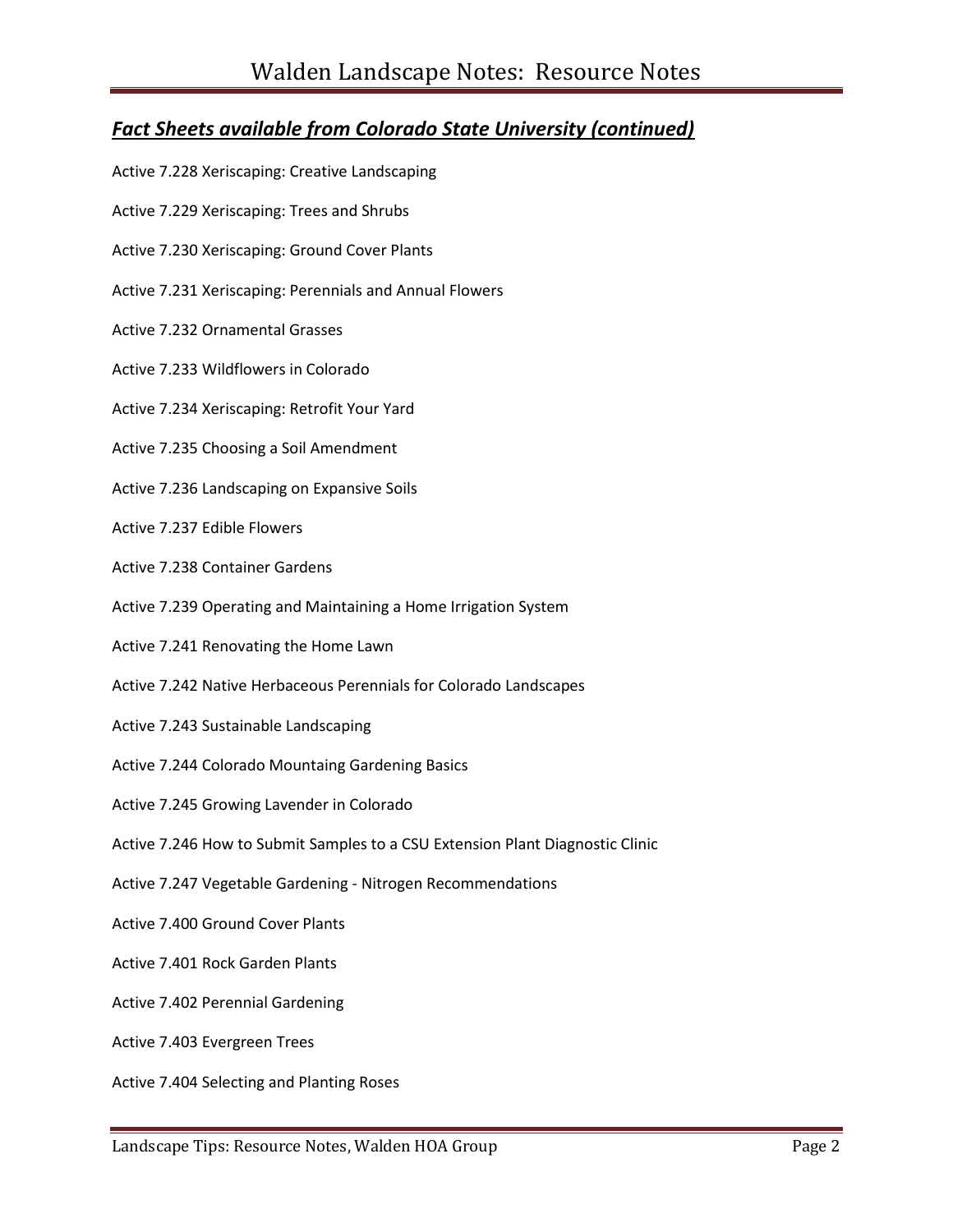#### *Fact Sheets available from Colorado State University (continued)*

Active 7.405 Herbaceous Perennials Active 7.406 Flowers for Mountain Communities Active 7.409 Growing Plants from Seed Active 7.410 Fall-Planted Bulbs and Corms Active 7.411 Spring-Planted Bulbs, Corms and Roots Active 7.412 Poinsettias Active 7.413 Ground Covers and Rock Garden Plants for Mountain Communities Active 7.414 Evergreen Shrubs Active 7.415 Deciduous Shrubs Active 7.418 Small Deciduous Trees Active 7.419 Large Deciduous Trees Active 7.420 Protecting Trees During Construction Active 7.421 Native Trees for Colorado Landscapes Active 7.422 Native Shrubs for Colorado Landscapes Active 7.423 Trees and Shrubs for Mountain Areas Active 7.424 Flowering Crabapple Trees Active 7.425 Magnesium Choloride Toxicity in Trees Active 7.426 Evaluating Tree Fruit Bud and Fruit Damage from Cold Active 7.601 Storage of Home-Grown Vegetables Active 7.602 Saving Seed Active 7.609 Cucumbers, Pumpkins, Squash and Melons Active 7.611 Fertilizing the Vegetable Garden Active 7.612 Fertilizing Fruit Trees Active 7.615 The Preparation of Small Spray Quantities of Pesticides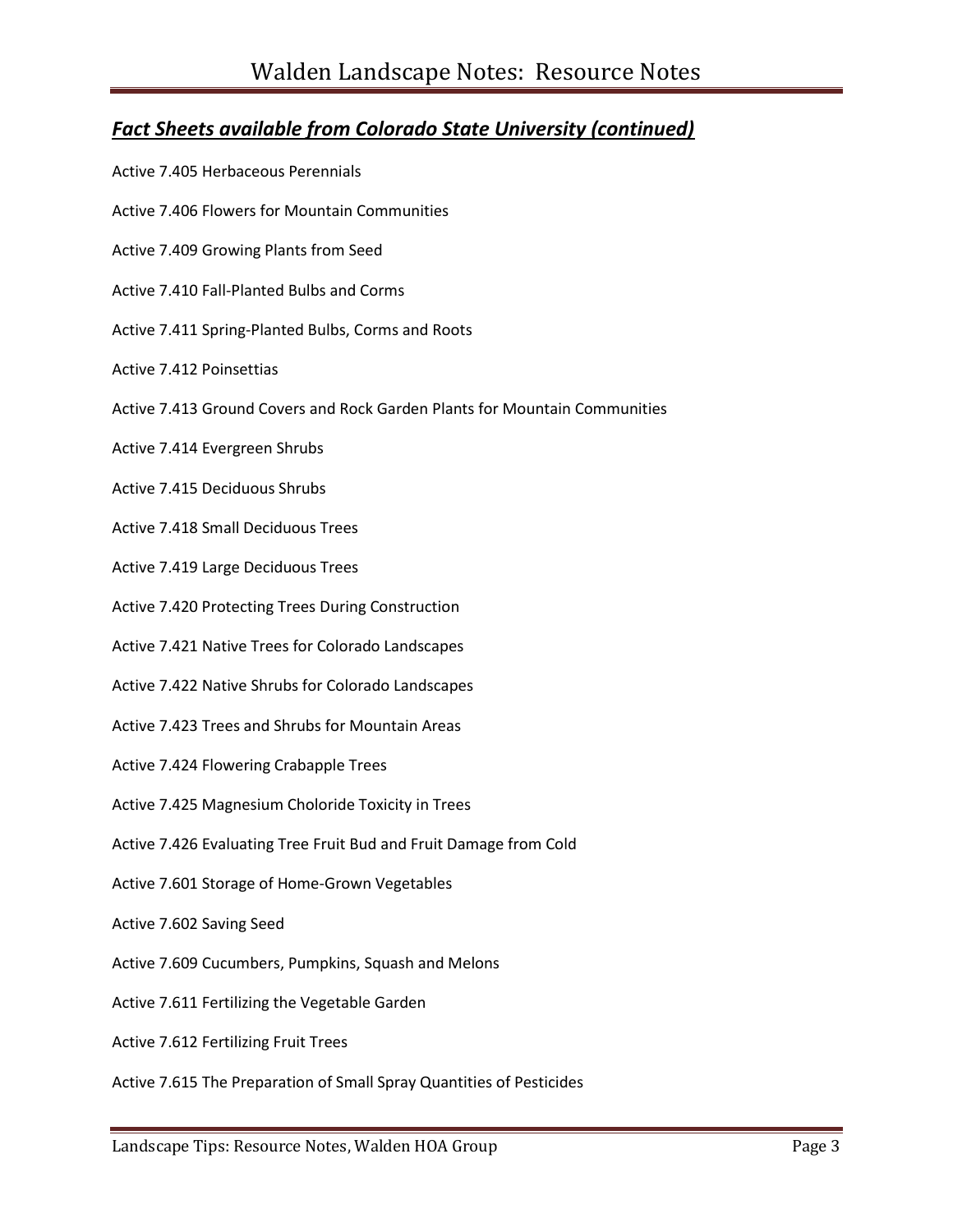Active 7.616 Peppers and Eggplant

# *CMG Garden Notes* **in Numerical Order**

# **Topics available on-line**

- 150 [Identifying Trees and Shrubs](http://www.cmg.colostate.edu/gardennotesbynumber.shtml#IDTrees)
- 210 [Soils, Fertilizers, and Soil Amendments](http://www.cmg.colostate.edu/gardennotesbynumber.shtml#soils)
- 260 [Irrigation Management](http://www.cmg.colostate.edu/gardennotesbynumber.shtml#irrigation)
- 310 [Identifying Insects](http://www.cmg.colostate.edu/gardennotesbynumber.shtml#insectid)
- 330 [Plant Pathology](http://www.cmg.colostate.edu/gardennotesbynumber.shtml#pathology)
- 350 [Weed Management](http://www.cmg.colostate.edu/gardennotesbynumber.shtml#weeds)
- 410 [Water Wise Landscape Design](http://www.cmg.colostate.edu/gardennotesbynumber.shtml#wwld)
- 510 [Herbaceous Plants](http://www.cmg.colostate.edu/gardennotesbynumber.shtml#herb) (flowers)
- 550 Lawn Care [Turfgrass Management](http://www.cmg.colostate.edu/gardennotesbynumber.shtml#turf)
- 570 [Native Plants](http://www.cmg.colostate.edu/gardennotesbynumber.shtml#native)
- $\bullet$  610 [Pruning](http://www.cmg.colostate.edu/gardennotesbynumber.shtml#pruning)
- 710 [Vegetable](http://www.cmg.colostate.edu/gardennotesbynumber.shtml#veg)
- 760 [Small Fruit](http://www.cmg.colostate.edu/gardennotesbynumber.shtml#SmallFruit)
- 770 [Tree Fruit](http://www.cmg.colostate.edu/gardennotesbynumber.shtml#TreeFruit)

# **150 - Identifying Trees and Shrubs**

- **.** [#151, Identifying Trees and Shrubs](http://www.ext.colostate.edu/mg/Gardennotes/151.html)
- [#152, Identifying Conifers](http://www.ext.colostate.edu/mg/Gardennotes/152.html)
- **[#153, Identifying Broadleaf Flowering Trees and Shrubs](http://www.ext.colostate.edu/mg/Gardennotes/153.html)**

# **210 - Soils Fertilizers and Soil Amendments**

- **\* [#211, Introduction to Soil](http://www.ext.colostate.edu/mg/Gardennotes/211.html)**
- [#212, The Living Soil](http://www.ext.colostate.edu/mg/Gardennotes/212.html)
- **.** [#213, Managing Soil Tilth](http://www.ext.colostate.edu/mg/Gardennotes/213.html)
- **.** [#214, Estimating Soil Texture](http://www.ext.colostate.edu/mg/Gardennotes/214.html)
- **.** [#215, Soil Compaction](http://www.ext.colostate.edu/mg/Gardennotes/215.html)
- [#218, Earthworms](http://www.ext.colostate.edu/mg/Gardennotes/218.html)
- [#219, Soil Drainage](http://www.ext.colostate.edu/mg/Gardennotes/219.html)
- [#221, Soil Tests](http://www.ext.colostate.edu/mg/Gardennotes/221.html)
- $\bullet$  [#222, Soil pH](http://www.ext.colostate.edu/mg/Gardennotes/222.html)
- **\* [#223, Iron Chlorosis](http://www.ext.colostate.edu/mg/Gardennotes/223.html)**
- [#224, Saline Soils](http://www.ext.colostate.edu/mg/Gardennotes/224.html)
- [#231, Plant Nutrition](http://www.ext.colostate.edu/mg/Gardennotes/231.html)
- **[#232, Understanding Fertilizers](http://www.ext.colostate.edu/mg/Gardennotes/232.html)**
- **. [#233, Calculating Fertilizer Rates](http://www.ext.colostate.edu/mg/Gardennotes/233.html)**
- **\*** [#234, Organic Fertilizers](http://www.ext.colostate.edu/mg/Gardennotes/234.html)
- [#241, Soil Amendments](http://www.ext.colostate.edu/mg/Gardennotes/241.html)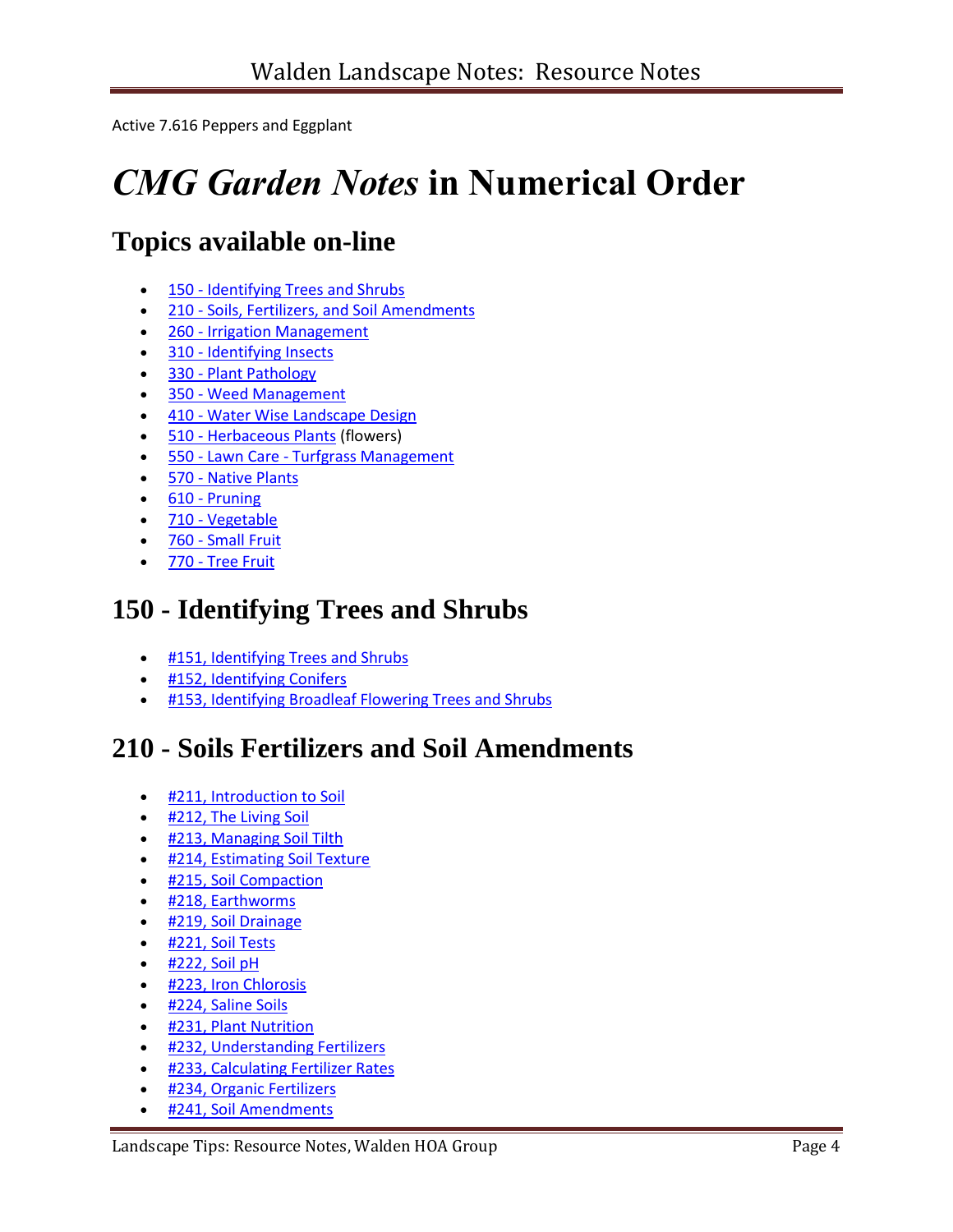- [#242, Using Manure](http://www.ext.colostate.edu/mg/Gardennotes/242.html)
- [#243, Using Compost](http://www.ext.colostate.edu/mg/Gardennotes/243.html)
- **#244, Cover [Crops and Green Manure Crops](http://www.ext.colostate.edu/mg/Gardennotes/244.html)**
- [#245, Mulching with Wood/Bark Chips, Grass Clippings, and Rock](http://www.ext.colostate.edu/mg/Gardennotes/245.html)
- [#246, Making Compost](http://www.ext.colostate.edu/mg/Gardennotes/246.html)
- **. [#251, Asking Effective Questions About Soils](http://www.ext.colostate.edu/mg/Gardennotes/251.html)**

## **260 - Irrigation Management**

- [261, Colorado's Water Situation](http://www.ext.colostate.edu/mg/Gardennotes/261.pdf)
- [262, Water Movement Through the Landscape](http://www.ext.colostate.edu/mg/Gardennotes/262.pdf)
- [263, Understanding Irrigation Management Factors](http://www.ext.colostate.edu/mg/Gardennotes/263.pdf)
- [264, Irrigation Equipment](http://www.ext.colostate.edu/mg/Gardennotes/264.pdf)
- [265, Methods to Schedule Home Lawn Irrigation](http://www.ext.colostate.edu/mg/Gardennotes/265.pdf)
- [266, Converting Inches to Minutes](http://www.ext.colostate.edu/mg/Gardennotes/266.pdf)
- [267, Watering Efficiently](http://www.ext.colostate.edu/mg/Gardennotes/267.pdf)

## **310 – Identifying Insects**

- [#311, Taxonomy of Arthropods \(Insects and Insect Relatives\)](http://www.ext.colostate.edu/mg/Gardennotes/311.pdf)
- [#312, Insect Anatomy and Growth](http://www.ext.colostate.edu/mg/Gardennotes/312.pdf)
- [#313, Insect Orders](http://www.ext.colostate.edu/mg/Gardennotes/313.pdf)
- #314, Key 1 Common Garden Insects
- **.** #315, Key 2 Insect Orders

## **350 - Weed Management**

- [#351, Weed Management](http://www.ext.colostate.edu/mg/Gardennotes/351.pdf)
- [#352, Weed Identification](http://www.ext.colostate.edu/mg/Gardennotes/352.pdf)
- **[#353, Weeds Associations with Specific Environmental and Cultural Conditions](http://www.ext.colostate.edu/mg/Gardennotes/353.pdf)**

## **410 - Water Wise Landscape Design**

- **[#411, Water Wise Landscape Design: Design Steps](http://www.ext.colostate.edu/mg/Gardennotes/411.html)**
- **. [#412, Water Wise Landscape Design, Selecting Turf Options](http://www.ext.colostate.edu/mg/Gardennotes/412.html)**
- [#413, Water Wise Landscape Design: Design Principles](http://www.ext.colostate.edu/mg/Gardennotes/413.html)

#### **510 - Herbaceous Plants**

- **.** [#511, Colorado Plant Ecosystems](http://www.ext.colostate.edu/mg/Gardennotes/511.html)
- **\*** [#512, Herbaceous Plants: Right Plant, Right Place](http://www.ext.colostate.edu/mg/Gardennotes/512.html)

## **550 - Turfgrass Management**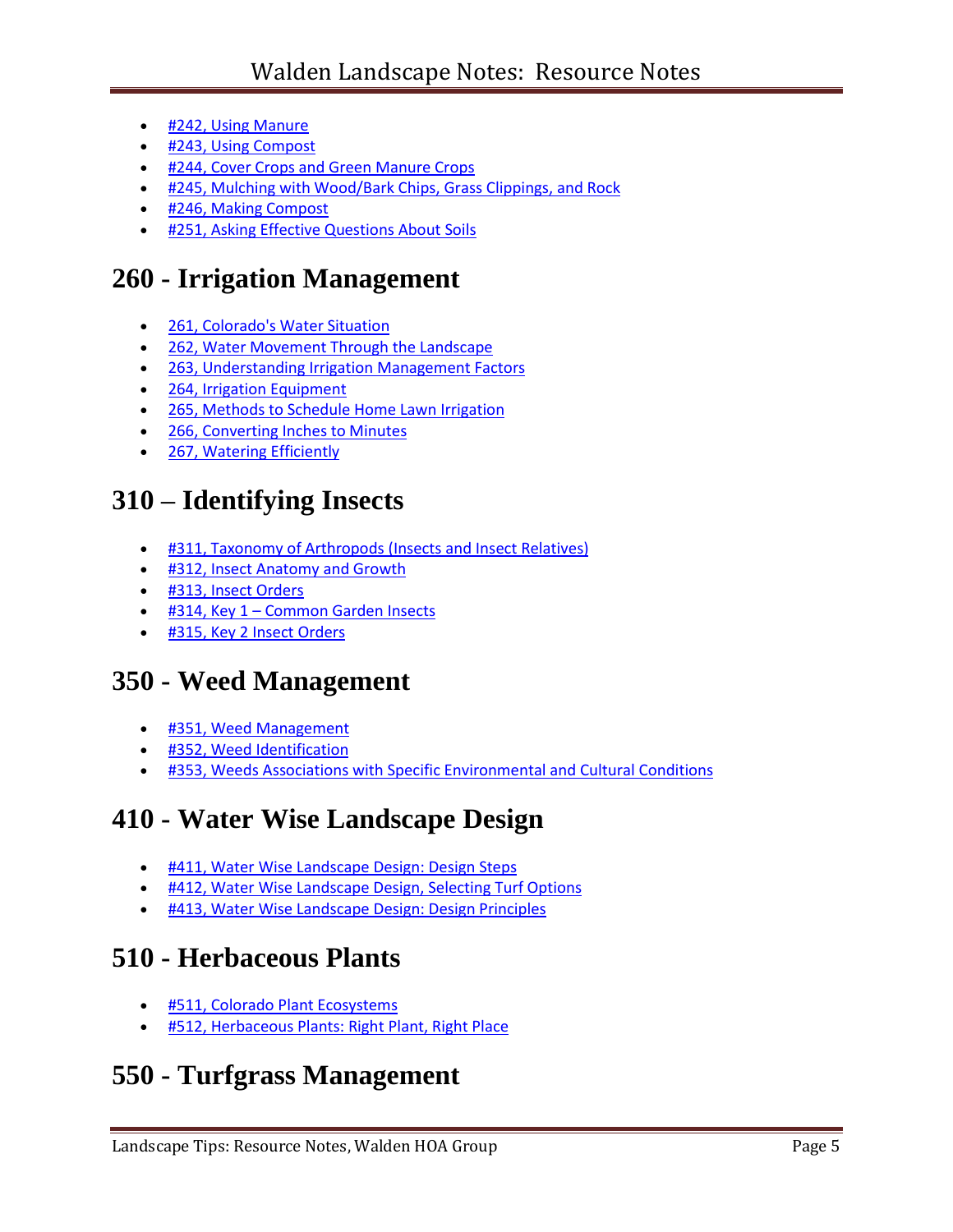- [#550, Reference and Review Questions: Turfgrass Management](http://www.ext.colostate.edu/mg/Gardennotes/550.pdf)
- **[#551, Basic Turf Management Principles](http://www.ext.colostate.edu/mg/Gardennotes/551.html)**
- [#552, Broadleaf Weed Control in Lawns](http://www.ext.colostate.edu/mg/Gardennotes/552.pdf)
- **[#553, Dog Urine Damage on Lawns: Causes, Cures, and Prevention](http://www.ext.colostate.edu/mg/Gardennotes/553.html)**
- [#554, Earthworms and Nightcrawlers in the Home Lawn](http://www.ext.colostate.edu/mg/Gardennotes/554.html)
- [#561, Turfgrass Species Selection Guidelines](http://www.ext.colostate.edu/mg/Gardennotes/561.html)
- [#562, Best Turf Varieties](http://www.ext.colostate.edu/mg/Gardennotes/562.html)
- [#563, Hybrid \(Kentucky X Texas\) Bluegrass](http://www.ext.colostate.edu/mg/Gardennotes/563.html)
- #564, Fine Fescues for Lawns
- #565, Buffalo Grass Lawns
- **\*** #566, Sources of Grass Seed, Sod, and Plugs for Colorado Lawns

#### **580 - Native Plants**

- [#581, Native Grasses](http://www.ext.colostate.edu/mg/Gardennotes/581.html)
- **. [#582, Native Plant Reference](http://www.ext.colostate.edu/mg/Gardennotes/582.html) List**
- [#583. Sources of Colorado Native Plants](http://www.ext.colostate.edu/mg/Gardennotes/583.pdf)

## **610 - Pruning**

- **.** [#611, Tree Growth and Decay](http://www.ext.colostate.edu/mg/Gardennotes/611.html)
- [#612, Pruning Cuts](http://www.ext.colostate.edu/mg/Gardennotes/612.html)
- **. [#613, Structural Training of Young Shade Trees](http://www.ext.colostate.edu/mg/Gardennotes/613.html)**
- [#614, Structural Training Summary](http://www.ext.colostate.edu/mg/Gardennotes/614.pdf)
- [#615, Pruning Maturing Shade Trees](http://www.ext.colostate.edu/mg/Gardennotes/615.html)
- [#616, Pruning Flowering Shrubs](http://www.ext.colostate.edu/mg/Gardennotes/616.html)
- [#617, Pruning Evergreens](http://www.ext.colostate.edu/mg/Gardennotes/617.html)

## **630 - Tree Planting: Right Plant Right Place**

- [#631, Tree Placement: Right Plant, Right Place](http://www.ext.colostate.edu/mg/Gardennotes/631.html)
- [#632, Tree Selection: Right Plant, Right Place](http://www.ext.colostate.edu/mg/Gardennotes/632.html)
- **[#633, The Science of Planting Trees](http://www.ext.colostate.edu/mg/Gardennotes/633.html)**
- **[#634, Tree Staking and Underground Stabilization](http://www.ext.colostate.edu/mg/Gardennotes/634.html)**
- **.** [#635, Care of Recently Planted Trees](http://www.ext.colostate.edu/mg/Gardennotes/635.html)
- **.** [#636, Tree Planting Steps](http://www.ext.colostate.edu/mg/Gardennotes/636.html)

## **710 - Vegetables & Herbs**

- [#711, Vegetable Garden: Soil Management and Fertilization](http://www.ext.colostate.edu/mg/Gardennotes/711.html)
- **. [#712, Sample Vegetable Garden Seed Catalogs](http://www.ext.colostate.edu/mg/Gardennotes/712.html)**
- **. [#713, Block Style Layout in Raised Bed Vegetable Gardens](http://www.ext.colostate.edu/mg/Gardennotes/713.html)**
- **[#714, Irrigating the Vegetable Garden](http://www.ext.colostate.edu/mg/Gardennotes/714.html)**
- **. [#715, Mulches for the Vegetable Garden](http://www.ext.colostate.edu/mg/Gardennotes/715.html)**
- **[#716, Water Conservation in the Vegetable Garden](http://www.ext.colostate.edu/mg/Gardennotes/716.html)**